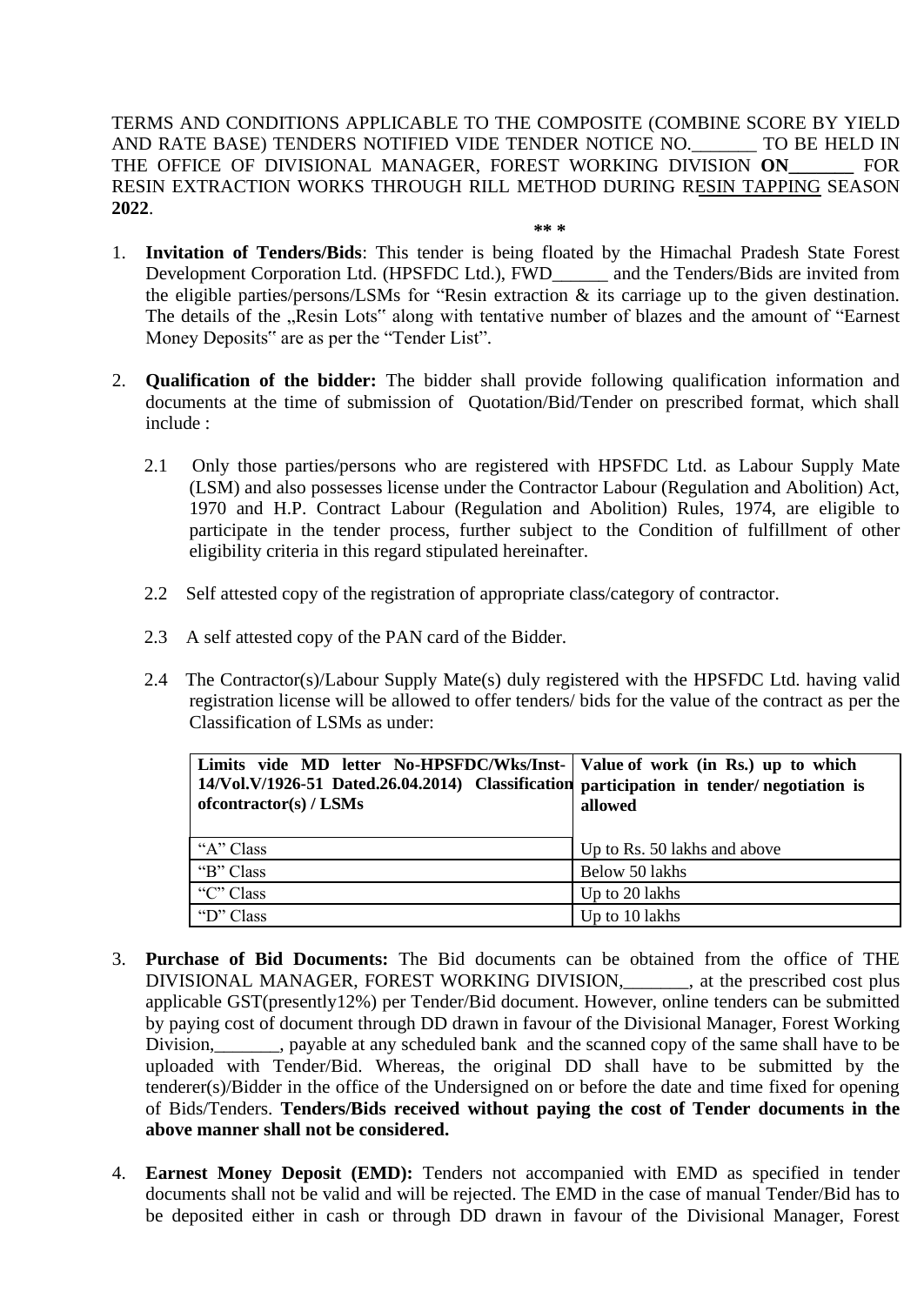Working Division, \_\_\_\_\_\_, payable on any scheduled bank. However, in the case of **e-tenders (online),** /Tenderer(s)Bidders shall have to upload scanned copies of the DD of equivalent amount of the EMD mentioned in the Tender Notice against each item of work/Resin extraction work. Whereas, the original DD shall have to be submitted by the Bidder in the office of the undersigned on or before the date and time fixed for opening of Bids/Tenders. The tender(s) not accompanied with full amount of earnest money shall not be considered. The EMD, if deemed necessary by the competent authority, can be increased at the time of opening of tenders.

- 5. **Bid Price & Submission of Bid Documents:** The interested /tenderers/bidders, in order to obtain all information that may be necessary for preparing Bid document, are advised to carefully peruse all the terms and conditions laid down for the procurement of works and also to visit the site of works at their own expenses.
- 5.1 The Number of blazes proposed to be tapped in different forests as shown against each lot is tentative and may vary at the time of actual handing over**. However, i**f on completion of the setting-up of the crop, the successful LSM/Agent finds that the number of blazes vary more than 2%, in that case the LSM may apply to the Divisional Manager concerned for re-enumeration which shall be undertaken without any delay and the number so determined by the Divisional Manager shall be final and binding on the Agent(s) and corrected accordingly. Expenses incurred on such re-enumeration shall be borne by the Corporation. However, if the re-enumeration establishes that the variation in the number of blazes is less than 2%, the cost of re-enumeration will be payable by the LSM.
- 5.2 The Resin tapping is to be done by Rill Method only.
- 5.3 The tendering authority reserves the right to withdraw, combine or split any lot.
- 5.4 The intending tenderer(s)/bidder(s) are deemed to have inspected the forests in which resin tapping is to be done for resin extraction work and shall bid keeping in view the class in which he/she is registered as an LSM.
- 5.5 **Both methods** for submission of Bids/Tenders i.e. **Manual** and **e-tender** will be in operation. The Bidders/LSMs may opt for **manual or E-tender** as per their convenience for resin extraction work **with contract value of less than Rs. 5 Lakhs only**. **Whereas,** the **Bids/tenders** for resin extraction work **with contract value of Rs. 5 Lakhs** and **above** will be received **only through etendering.**
- 5.6 Each bidder shall submit only one Bid for each "item of work/Lot" on standard Bid Format/document.
- 5.7 The bidder/LSM shall furnish complete address and all other information in the relevant space provided in Tender/Bid Format and shall strike off whichever is not relevant.
- 5.8 If the specified last date for submission of Tenders/Bids is a holiday, in that case the manual Tenders/Bids shall be received in the office of Divisional Manager on the next working day till the prescribed document in clause 5.11 of this document.
- 5.9 Any Tenders/Bids received in the Office of The Divisional Manager, Forest Working Division, after the deadline for submission of Bids, shall not be considered/entertained.
- 5.10 The Conditional Tenders/Bids or the Tenders/Bids received without EMD or through fax or E-mail, shall not be considered.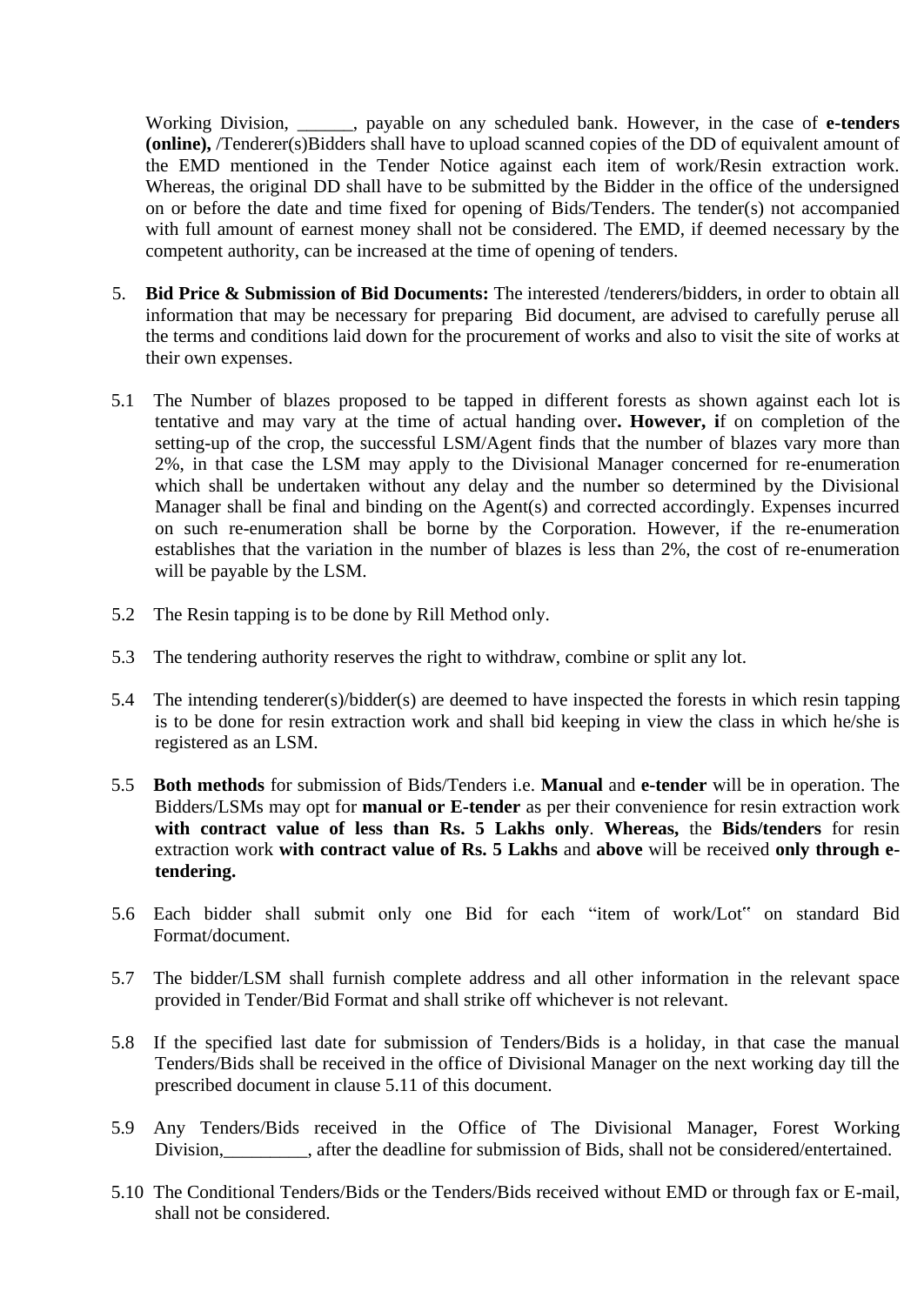- 5.11 The tender documents complete in all respect including required **EMD** should be uploaded/submitted upto 2.00 p.m. on **\_\_\_\_\_\_\_** which shall be opened on the same day at 2.30 p.m. in the presence of the tenderer(s) who may wish to present**.**
- 5.12 The Bidder/LSM shall quote the quantity of "Pure Resin"/"Net Resin" per section(1000 resin blazes), shall extract and supply to the prescribed Road Side Depot of the H.P. State Forest Development Corporation Ltd. and further transport to R&T Factory, after obtaining transit pass under the relevant Transit Rules.
- 5.13 The Bidder/LSM shall quote the quantity of "Pure Resin"/"Net Resin" promise to extract from the Resin lot at the end of Resin season and carry it to the given destination, in quintals per section up to ONE DIGIT after decimal ( e.g. 47.1 or 47.2 and not 47.106 or 47.206). The tenders/bids received as shown in the examples e.g. 47.106 or 47.206 will be rejected.
- 5.14 The quantity of "Pure Resin"/"Net Resin" **quoted by the Bidders/Contractors/LSMs will be evaluated against a maximum limit of (+) 20% against the bare/reserved quantity per section fixed by the Management.** The power to change the above mentioned maximum limit will rest with the Management.
- 5.15 The quantity of "Pure Resin"/"Net Resin" quoted by the Bidder/LSM, shall be extracted, carried from forest to the prescribed RSD of HPSFDC Ltd and transported to R&T Factory within 7 days filing which penlity @ Rs. 500/- per day after expiry of 7 days period will be levied after serving of notice to the tenderer/bidders for explaining the reasons for delaying in dispatch of resin. If the reasons advanced are convincing, the Divisional Manager may condone the delay upto 10 days in addition to 7 days.
- 5.16 The quantity of "Pure Resin"/"Net Resin" shall be the quantity of "Resin" obtained after deducting the quantity of "SAKKI" (physical impurities) found in the resin extracted by the LSM and reported by the concerned "Rosin and Turpentine Factory" of HPSFDC Ltd., where the quantity of "Resin" shall be processed.
- 5.17 The correction(s) made by the bidder in Bid/Tender document, if any, **especially, entries relating** to **the Quoted quantity as well as rate per quintal,** should be made by crossing out the incorrect entry (ies) and should neatly re-write the corrected entry(ies) and should be duly attested by the Tenderer/Bidder**.**
- 5.18 The Tender document complete in all respect including required **EMD** must reach in the office of the DIVISIONAL MANAGER, FOREST WORKING DIVISION,\_\_\_\_\_, not later than the time and date specified in letter of invitation of Bids and shall seal Bid/Tender in an envelope addressed to the **DIVISIONAL MANAGER, FOREST WORKING DIVISION,\_\_\_\_\_\_,** and the outside of the envelope will also bear the following identification on the top of the envelop, as :**Bid for \_\_\_\_\_\_\_\_\_\_\_\_\_\_\_\_\_\_(No. & Name of the item of Works) Do not open before \_\_\_\_\_\_\_\_\_\_\_ (Date & Time of opening of Bids).**
- 6. **Validity of Bids/Tenders:** The quantity and rate quoted by the successful bidder in Bid document shall remain valid for a period of 30 days from the date of Bids/Tenders. Whereas, on mutual agreement of both parties, this period can be extended up to 7 days. However, the Managing Director/Director/Divisional Manager shall also have the rights to reject any or all offers without assigning any reason thereof.
- 7. **Opening and Evaluation of Bids/Tenders :** All the Tenders/Bids submitted/uploaded by the bidders shall be opened and evaluated in the office of the DM, FWD, \_\_\_\_\_ in presence of the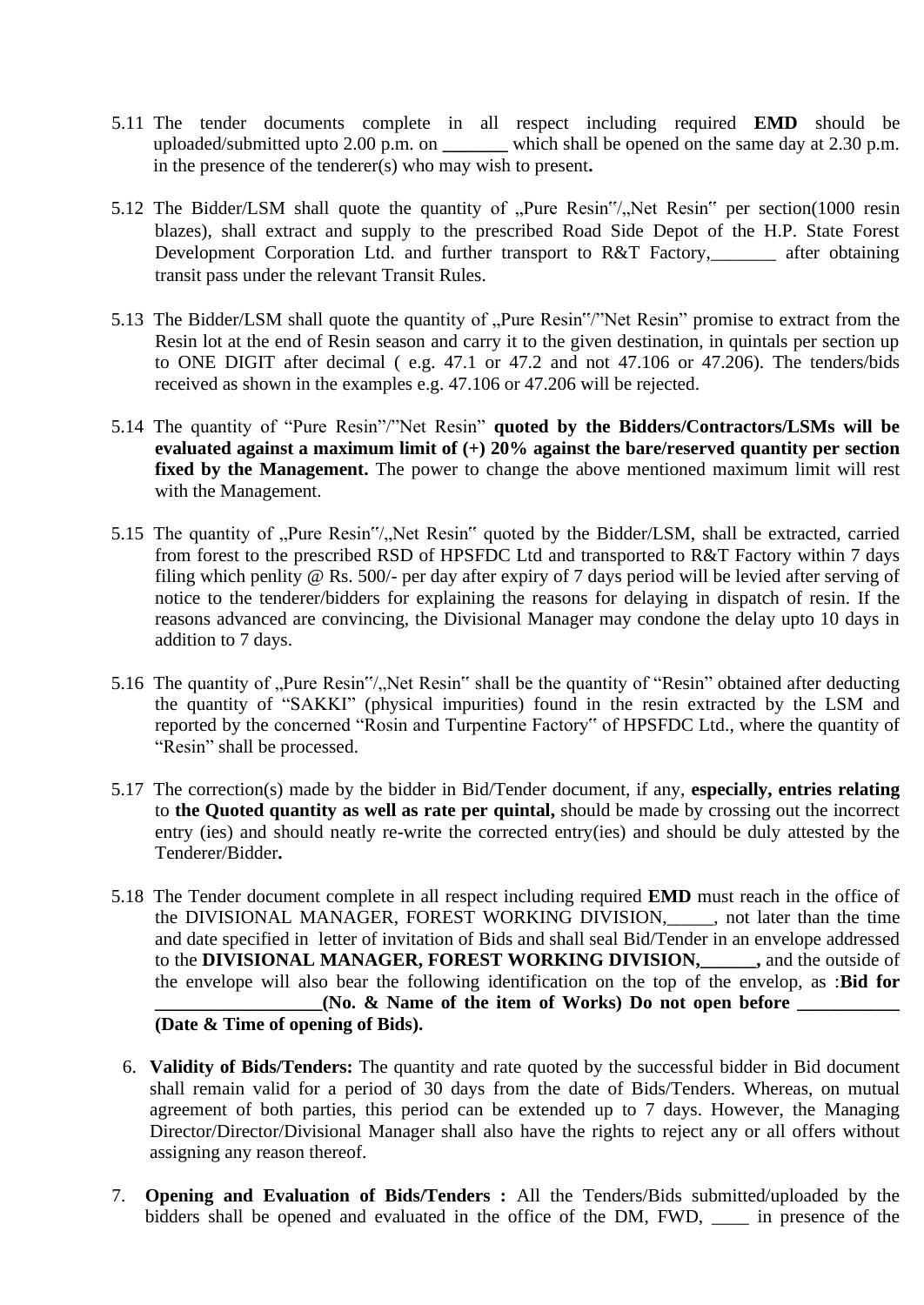tenderer/bidders who wish to remain present during this process, as per the schedule notified in the letter of invitation of Tenders/Bids.

- 7.1 *In case, the day of 'opening and evaluation of Bid/Tenders happens to be a holiday, the whole process of 'opening and evaluation of Bid/Tenders' will commence on the next working day with the same schedule for which no separate notice or order shall be issued.*
- 7.2 The *Bids/Tenders* will be opened in presence of the bidders or their authorized representatives who wish to attend this process on the scheduled date and time and at the place specified in the notice for invitation *of Bids/Tenders*. However, *'opening and evaluation process*es" *shall not be delayed or deferred for want of attendance* of the bidders *at scheduled time.*
- 7.3 The *Bids/Tenders* received after the expiry of the Schedule for its submission or received without required EMD shall not be considered.
- 7.4 The *Bids/Tenders*, not received on prescribed "Tender Document" (Tender/Bid Format) or/and are incomplete, shall not be considered.
- 7.5 The Conditional Tenders/Bids or the Tenders/Bids received through fax or E-mail, shall not be considered.
- 7.6 The Tenders/Bids quoted 30% and above in each item below the **bare rates per section fixed by the Management and greater than 20% above per section(1000 resin blazes) of resin yield** will be ignored/rejected.
- 7.7 The Bids/Tenders with cutting/overwriting in "quoted quantity" may not be accepted. However, such cutting/overwriting in Bid/Tender document duly attested by the bidder(s), shall be considered. In case of dispute on this account, the Divisional Manager shall decide the matter on merit at the time of "opening and evaluation process" and his decision shall be final and binding on all concerned.
- 7.8 Submission of false information(s) and/or document(s) shall automatically lead to cancellation of the *Bid/Tender* of the Bidder and such cancellation of the *Bid/Tender* shall not prejudice any criminal proceedings that may be initiated against the bidder.
- 7.9 All the Bids/Tenders received before the expiry of scheduled time and date specified in the tender notice shall be opened and evaluated and a **comparative chart/statement shall be downloaded to select the bidders with combined score like a "Quality Cost Based System"(QCBS) by the Divisional Manager.**
- 7.10 The *DM FWD* will evaluate and compare only those *Bids/ Tenders which have been* determined to be responsive by him.
- 7.11 The bidders who attend the *Bid/Tenders* opening process shall append their signature on the office copy of these tender conditions.
- 7.12 The negotiations, if required, shall be held with the, L-1 with combined score immediately after the completion of the "opening and evaluation process" in the above manner.
- 7.13 The negotiations will be held only with lowest tenderer(s)/Bidder(s) with combined score.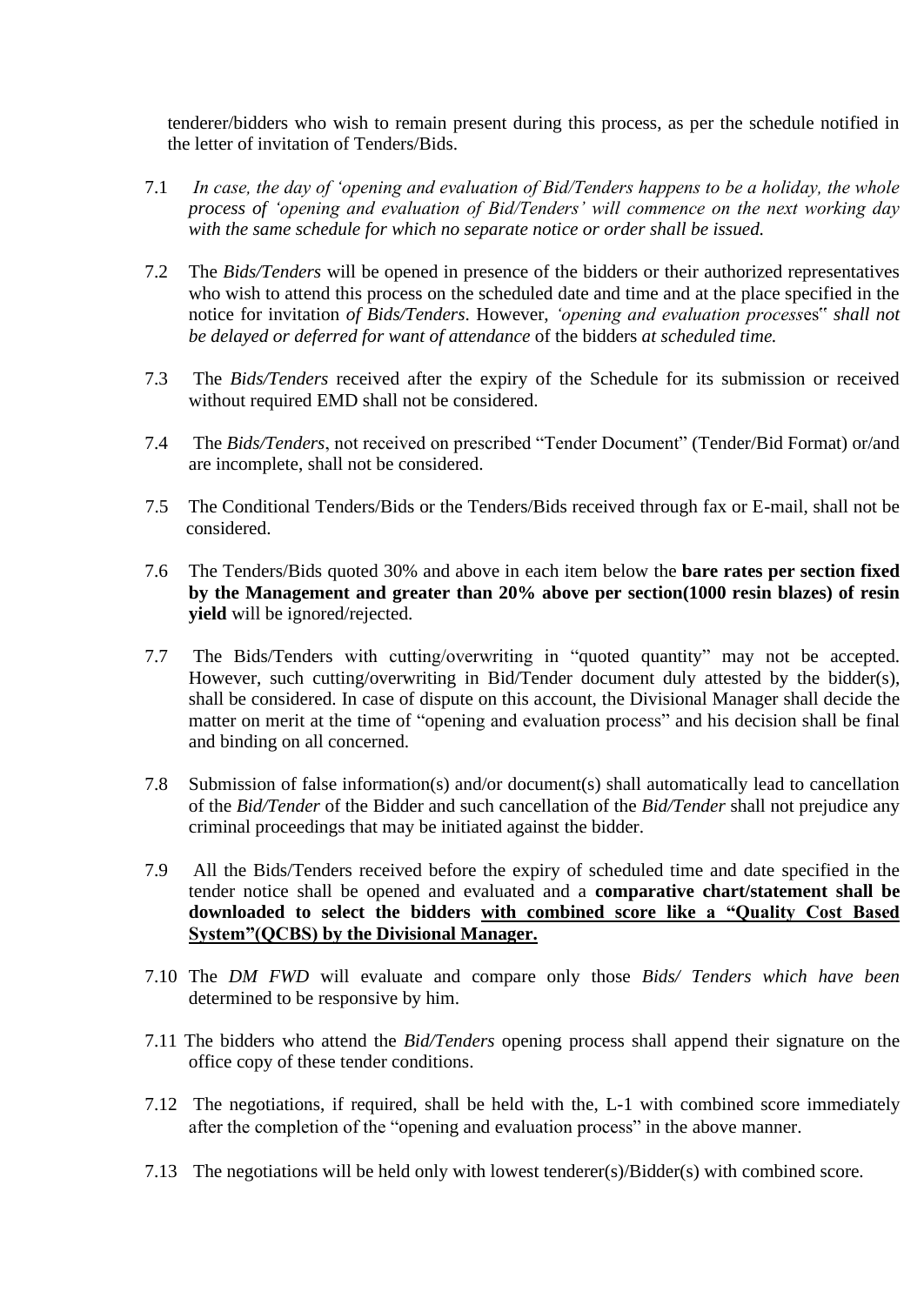- 7.14 In case of **'tie'** with combined score, the same may be decided by draw of lot in the presence of tenderer(s)/bidders/LSMs who participated for the same lot in order to have transparent working.
- 7.15 But, if the issue still remains unresolved after application of above principles, the work shall be awarded to one of the bidder with better capability (a) such as his previous performance with the HPSFDC Ltd. and (b) his experience in the field of resin extraction. Preference will be given to the L.S.M. who has already satisfactorily worked with the HPSFDC as assessed by the Divisional Manager, Forest Working Division and his decision shall be final.
- 7.16 The bidder, whose bid/Tender has been accepted, may prior to expiry of the validity period be notified about acceptance of tender/bid and bidder shall have to deposit required performance security as laid down in following clause(s) in the desired manner, within 5 days of the receipt of letter/Notice of acceptance of bid.
- 7.17 After completion of the "opening and evaluation process", the EMD of all other **unsuccessful tenderer(s)/bidders** shall be returned under proper receipt. Whereas, the EMD of the successful tenderer(s)/bidder(s) shall be converted in to "Performance Security". Whereas, in case the amount of EMD is less than the "Performance Security" the EMD of the successful Bidder shall be retained by DM FWD until the required Performance Security is deposited by the successful bidder in the desired manner as laid down in the following clauses.
- 8. **Performance Security:** The successful tenderer/bidder shall have to deposit required performance security in the desired manner, within 5 days of the receipt of letter/Notice of acceptance of tender/ Bid. The amount of the **Performance Security shall be as under:**

| <b>Contract Value</b>                                          | <b>Amount of the Earnest Money</b> |
|----------------------------------------------------------------|------------------------------------|
| Up to Rs. $5.00$ lakh.                                         | 10% of the contract value          |
| Exceeds Rs. 5.00 lakh & up to Rs. 10.00 lakh   Rs. 75,000/-    |                                    |
| Exceeds Rs. 10.00 lakh & up to Rs. 20.00 lakh   Rs. 1,00,000/- |                                    |
| Exceeds Rs. 20.00 lakh & up to Rs. 50.00 lakh   Rs. 1,50,000/- |                                    |
| Above Rs. 50.00 lakh                                           | $Rs. 2,50,000/$ -                  |

- 8.1 In case, the successful Bidder/LSM fails to deposit required performance security within the stipulated period, the EMD of the Bidder/LSM may be forfeited to the HPSFDC Ltd.
- 8.2 The performance Security will be released after successful completion of awarded contract strictly and receipt of final sakki analysis report from the concerned factory as per the "Terms and Conditions" and after due verification/ recommendation by the concerned field officials.
- 9. **Award of contract:** The successful bidder(s) notified about the acceptance of *Bid/Tender* and have deposited required performance security in the desired manner, shall be awarded Resin extraction work on the following terms and conditions:
	- 9.1 In case the successful Bidder/LSM fails to execute the work allotted to him/them, the HPSFDC Ltd. reserves the right to execute the work at any stage to avoid pilferage, theft or any other losses at the risk and cost of the successful bidder/LSM as per terms and condition of the Agreement Deed executed between the successful bidder(s).
	- 9.2 The successful Bidder/LSM after having deposited required "Performance Security" in the desired manner shall have to enter into an agreement within 7 days from the communication of acceptance of the bid and in case of failure to do so his earnest money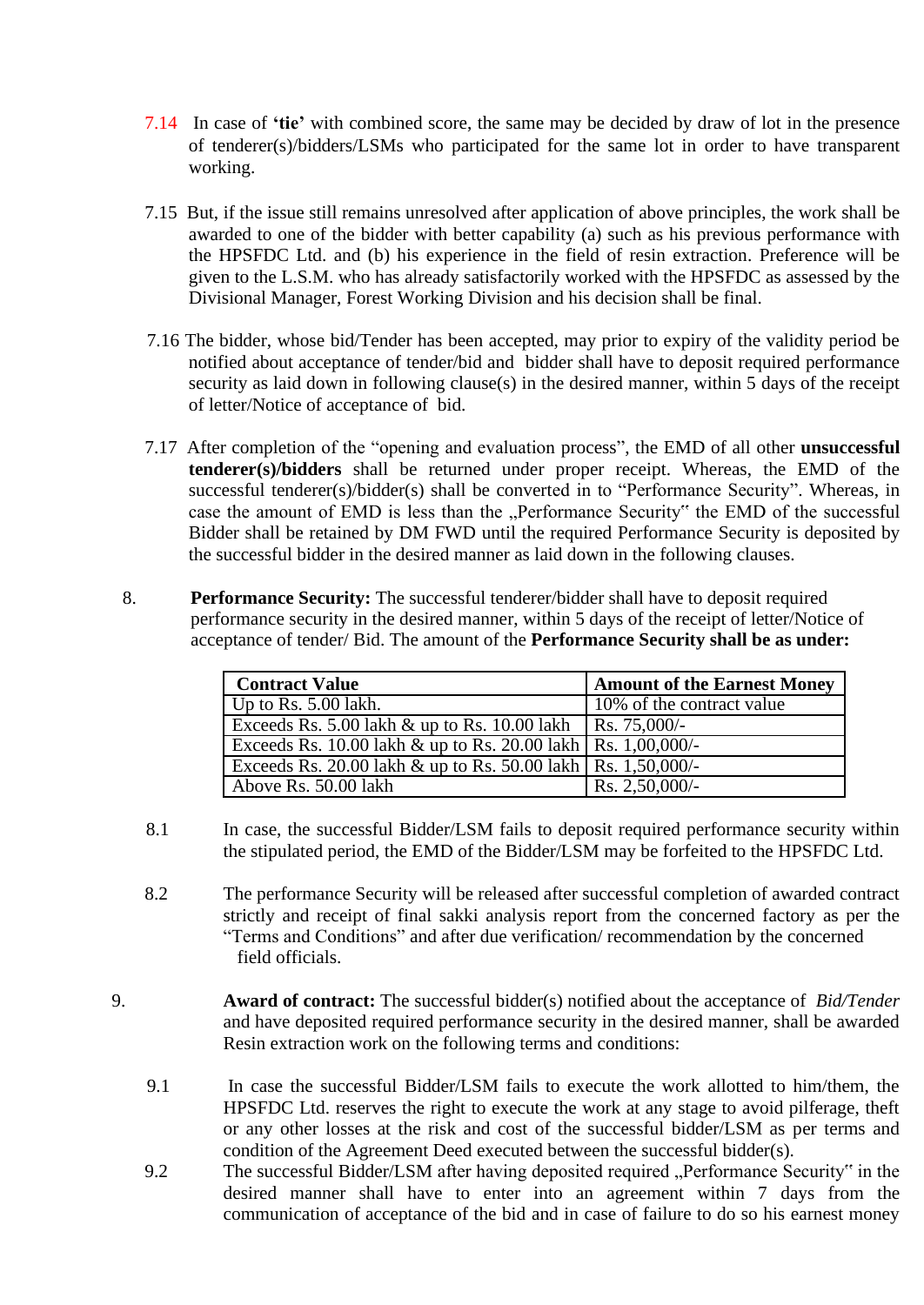shall be forfeited and the communication of acceptance of the Tender/Bid shall deemed to be withdrawn/cancelled and the lot may be re-auctioned/tendered at the risk and cost of successful bidder/LSM.

- 9.3 The bidder whose bid has been accepted and has deposited the required performance security in the desired manner and has also signed the agreement deed, may be notified of the award of contract and the terms of the accepted offer shall be incorporated in the award of work.
- 9.4 The contract shall not be transferable in any form without the prior approval of the Divisional Manager.
- 9.5 The successful Bidder(s)/LSM(s) shall have to start the work earnestly within 7 days after the date of award of work.
- 9.6 In case, *the* successful Bidder(s)/LSM(s) *fails to* start the awarded work within the *stipulated period,* the award of work is liable to be cancelle*d and besides forfeiture of the* security of the LSM*, execution of work may be carried out either through any other contractor/LSM or the work is taken up by us at the risk and cost of the successful* Bidder(s)/LSM(s).
- 9.7 In case, after the award of work or in the opinion of the DM, the successful Bidder(s)/LSM(s) fail(s) to start the work earnestly within the stipulated period or does not execute the work in a thorough and earnest manner and fails to improve the work after issue of 7 days notice, the DM shall have the right to cancel the contract, confiscate the empty tins, tins filled with resin, tools along with the produce and make alternative arrangements for completion/execution of allotted work along with forfeiture of security and amount payable to him in favour of the HPSFDC Ltd.
- 9.8 The successful Bidder(s)/LSM(s)will have to complete the allotted work within the stipulated period and in case the successful Bidder(s)/LSM(s) abandons the work in between or there is inordinate delay in its execution to the extent that the DM is convinced that LSM will not be able to complete the work within a stipulated period and in required manner, under such situation the DM shall have the right to take over and complete the remaining work at the risk and cost of the LSM and shall also attract penal provisions as laid down in following clauses.
- 9.9 If the successful Bidder(s)/LSM(s) fail to start or complete the allotted work within stipulated period, a penalty @ 0.1% per day of the total value of the awarded work, rounded off to next hundred, shall be charged from the LSM up to next 10 working days. The penalty after 10 working days shall be charged at the enhanced rate of 0.5% of the Total Value of the awarded work rounded off to next hundred, per day till the work is either started or completed, as the case may be, by the successful Bidder(s)/LSM(s) or the allotment of work is cancelled after serving 7 days notice and the work/remaining work is completed *at the risk and cost of the* successful Bidder(s)/LSM(s) either through other Agent/LSM *or through some other efficacious manner as deemed appropriate by the DM in the overall interest of the HPSFDC Ltd.*
- 9.10 In case, the amount of recovery exceeds the dues of the bidder, HPSFDC Ltd. through DM shall have the right to effect recovery of the remaining outstanding amount from the LSM by way of recovery of Revenue arrears or through other available means as per law of the land.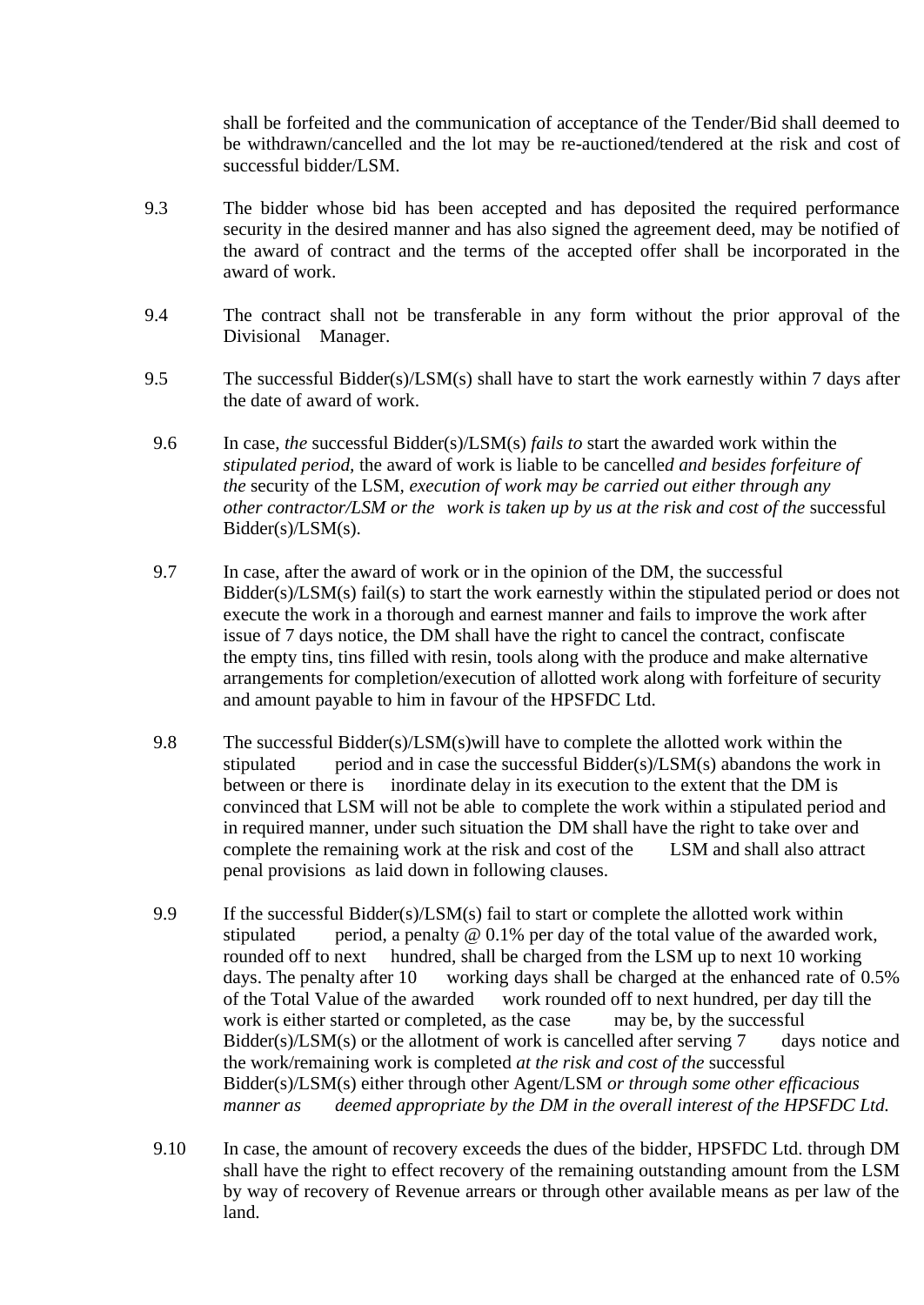- 9.11 No advance payment will be made to the successful Bidder(s)/LSM(s). However, running payment up to 80% of the total value of work done will be made to LSM (S) after due verification of the work done (extraction, carriage from forest to RSD) by the Assistant Manager concerned. The remaining 20% amount shall be paid after successful completion of the awarded work & receipt of final sakki analysis report from the R & T Factory concerned and submission of required EPF due dues paid in full and payment made to all the labourers/stores etc.
- 9.12 The successful Bidder(s)/LSM(s) shall be paid up to 80% of the work done amount as running payment(s) against the "work done" for this purpose shall mean quantity of resin and its carriage up to given destination as provided in the tender document. Thus, any part of the work done excluding carriage of resin to the desired destination shall not qualify for 80% payment against work done. The remaining 20% amount/the final payment for extraction and carriage of Net/Pure Resin shall be made after successful completion of the awarded work and by deducting the percentage of "SAKKI" and other impurities determined in the R&T Factory, duly verified by the concerned R&T Factory of HPSFDC.
- 9.13 In case of breach of any condition of Tender for which no specific provisions have been made in, a penalty not exceeding Rs.6000/- may be imposed for every such breach. However before imposing such penalty, the successful Bidder(s)/LSM(s) will be given an opportunity for explaining position. The decision of the DM in this regard will be final and thereafter no correspondence/objection on this account will be entertained.
- 9.14 The forfeiture of performance security for breach of "Terms and conditions" shall not prejudice any other just and proper action against the successful Agent(s)/LSM(s).
- 9.15 The successful Agent(s)/LSM(s) will enroll for an independent E.P.F. number under the Employees provident Fund Scheme and will remit E.P.F of Labourers and his/their share along with administrative charges to the E.P.F. authorities, at the prevailing rates as per rules/act in vogue. The successful Bidder(s)/LSM(s) will be responsible to send all returns regularly to the E.P.F. authorities and copy thereof to the DM. The successful Bidder(s)/LSM(s) will also provide a copy of roll-call register showing wages of labours every month to the DM. In case of failure of remitting the E.P.F. dues on time, the DM shall be competent to deduct the E.P.F. dues from the work bills of the successful Bidder(s)/LSM(s) and deposit with the EPF authorities being principal employer.
- 9.16 However, the successful Bidder(s)/LSM(s) who do not have EPF Number can also participate in the tender but shall have to register within 3 months, with the concerned authority and the DM shall have the right to deduct the amount of provident fund as applicable and shall be deposited with the concerned authority for the intervening period.
- 9.17 The successful Agent(s)/LSM(s) is/are required to Registered under the Labour Contract Act,1970 and HP Contract Labour (Regulation & Abolition) Rules-1974 with the Labour Officer & shall produce its copy to the DM within 3 months of the date of issue of award of work.
- 9.18 The successful Agent(s)/LSM(s)is/are required to obtain license under the Labour Contract Act, 1970 & Inter State Migrant Workmen (Regulation of Employment & Conditions of Services Act, 1997) from the Labour Officer & shall produce the same to the DM within 3 months of the date of issue of award of work.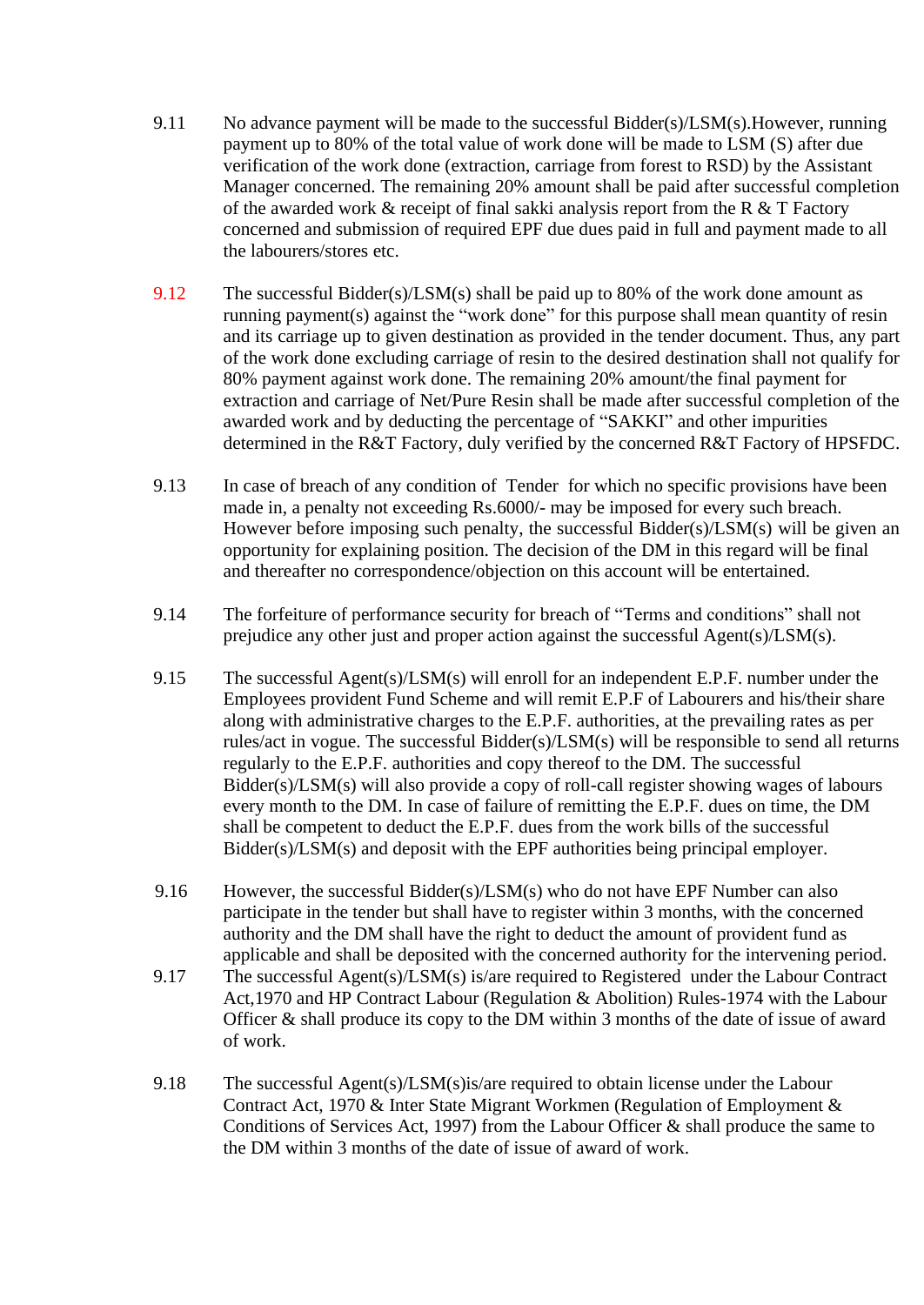- 9.19 The successful Agent(s)/LSM(s)shall have to engage his own labour, trucks, tools, and machinery etc., for completion of allotted work and shall have to employ local labour so far as possible.
- 9.20 In case the successful Agent(s)/LSM(s) fails to do the needful w.r.t. the provisions contained in clause 10.16, 10.17, 10.18, 10.19 & 10.20 within the stipulated period, besides cancellation of the work allotted, performance security and any amount payable to him on account of work done shall be forfeited and the work/remaining work shall be completed at the risk and cost of the successful Agent(s)/ LSM(s).
- 9.21 The successful Agent(s)/LSM(s) shall disburse wages to the labourers regularly and in no case shall such wages be withheld beyond one month. If any complaint regarding nonpayment of wages comes to the notice of Divisional Manager, he shall be at liberty to disburse such wages directly to the labourers out of the payment due to the Agent(s) after serving of 7 days notice.
- 9.22 The successful Agent(s)/LSM(s) shall pay the minimum wages to the labourers and shall also comply the provisions of all applicable labour laws including Industrial Dispute Act,1947 or as may be notified/amended from time to time and LSM shall be bound to abide by all labour/ welfare laws enacted or amended from time to time.
- 9.23 The successful Agent(s)/LSM(s) will submit a list of the workers/majdoors engaged for the execution of allotted work within 7 days of the start of work.
- 9.24 The successful Agent(s)/LSM(s) shall also be responsible to submit a list of change/replacement of the workers/ majdoors, either disengaged or newly engaged from time to time, within 7 days of each change/replacement.
- 9.25 The successful Agent(s)/LSM(s) or his/her/their employees or labour/labourers are not permitted to take or kindle fire in the lot allotted him/them. In the event of the fire breaking-out in the forest/lot due to the negligence of the Agent(s) of his/their employees or labour(s) the successful Agent(s)/LSM(s) shall be held responsible for damage and shall be also be liable to prosecution etc. under the relevant Indian Forest Acts/Laws.
- 9.26 In case, any fire, what-so-ever cause, breaks-out in the forests in which the successful Agent(s)/LSM(s) are carrying out operations, his/their employees or labour/labourers shall immediately proceed to the site of fire and mobilize all resources to extinguish the same with utmost speed.
- 9.27 To save the resin from fire, theft etc. the successful Agent(s)/LSM(s) shall have to stack the resin filled containers at safe place selected by the Assistant Manager or his duly authorized subordinate.
- 9.28 Labour deployed by the successful Agent(s)/LSM(s) will take all precautions against fire. Any sort of negligence or failure on the part of labourers deployed by the successful Agent(s)/LSM(s) will be personal responsibility. However, in case of fire, the successful Agent(s)/LSM(s) and his labour working in the Resin Lot shall be bound to render all possible help in extinguishing the fire.
- 9.29 It will be the responsibility of the successful Agent(s)/LSM(s) to clear all the dues of the labour at his level on regular basis and any complaint on this account shall have to settle within a week. And in case, the dispute is not settled by the LSM, Divisional Manager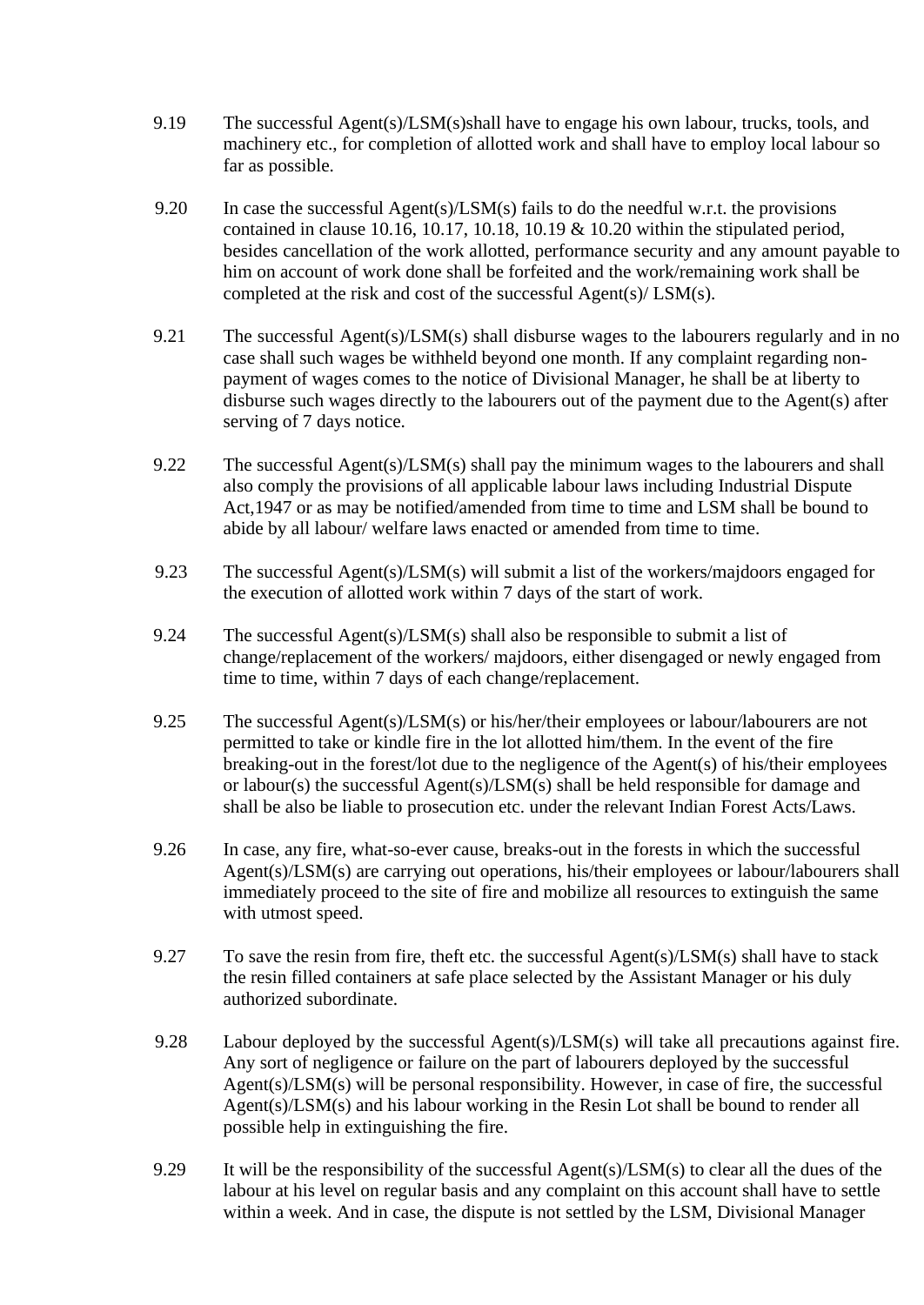shall have the right to deduct equal amount from the remaining amount of the bill, if any, including 20% withheld amount of the contractor and shall be paid to the concerned labourer(s). In case the labour claims any kind of benefit(s) under any applicable act/rules of Central/State Govt., the contractor shall have to settle the issue at his level and the HPSFDC Ltd. or any of its officials, directly or indirectly, shall not have any responsibility on this account.

- 9.30 The successful Agent(s)/LSM(s) shall be required to get the work executed irrespective of the vagaries of nature viz rains/, hot/cold weather etc. and no excuse of the contractor or his labour at later stage will be entertained on this score.
- 10 **Defect Liability:** The successful Agent(s)/LSM(s) will be responsible for any kind of damage in the lot. Any illicit tapping, damages to the trees by tapping which is not in accordance with the instructions and other acts of omission and commissions in contravention of the provisions of the Indian Forest Act, 1927 will be offence under the said Act. Besides other provisions made under this Tender notice, the Agent(s) shall have to pay compensation as may be assessed by the Forest Department.
	- 11 **Miscellaneous :** Miscellaneous condition have been laid down to cover various other aspects for procurement of Works, as:
		- 11.1 The DM may impose any other condition required to be added due to unforeseen reasons or confide errors/mistake, if any, and shall be displayed on the notice board of office before the expiry of the schedule for submission of Bids. However, the Bidder who submits Bid(s) prior to the date of imposition of such new condition shall have the option to withdraw his bid(s) by submitting an application to this effect to the undersigned before the "Opening and Evaluation Process". However, no request in this regard will be considered after the start of the "Opening and Evaluation Process".
		- 11.2 The "stipulated period" shall be reckoned from the date, whichever is earlier of, either actual date of the delivery of letter/ award of contract/notice to the successful Bidder/contractor through fax, e-mail, by post, by hand or by some other means or 7 days from the date of dispatch of the letter/notice etc from the DM or other office of the HPSFDC Ltd., concerned with this work.
		- 11.3 The officer/staff of the HPSFDC Ltd. and the Forest/Police Department shall have due access to inspect and examine the working of the successful Bidder(s)/LSM(s) and resin depot and resin collection account and the successful Bidder(s)/LSM(s) will have no objection .
- 12 **All material required including acid solution,** Empty tins, tools and implements required for resin filling and extraction works shall be arranged and maintained by the successful Bidder(s)/LSM(s) at own cost. The tins should be of following specification and after supply the tins at specific RSD of lot, the entry of receipt of empty tins will be made by lot In-charge as per existing procedure. The tins will be issued after proper numbering serially.
	- 12.1 The empty tins with minimum size of 32x23 Cms.( with a bung hole having 4cm-5 cm.dia at one corner) having minimum 17 Kg. capacity shall be arranged by the successful Bidder(s)/LSM at prescribed RSD.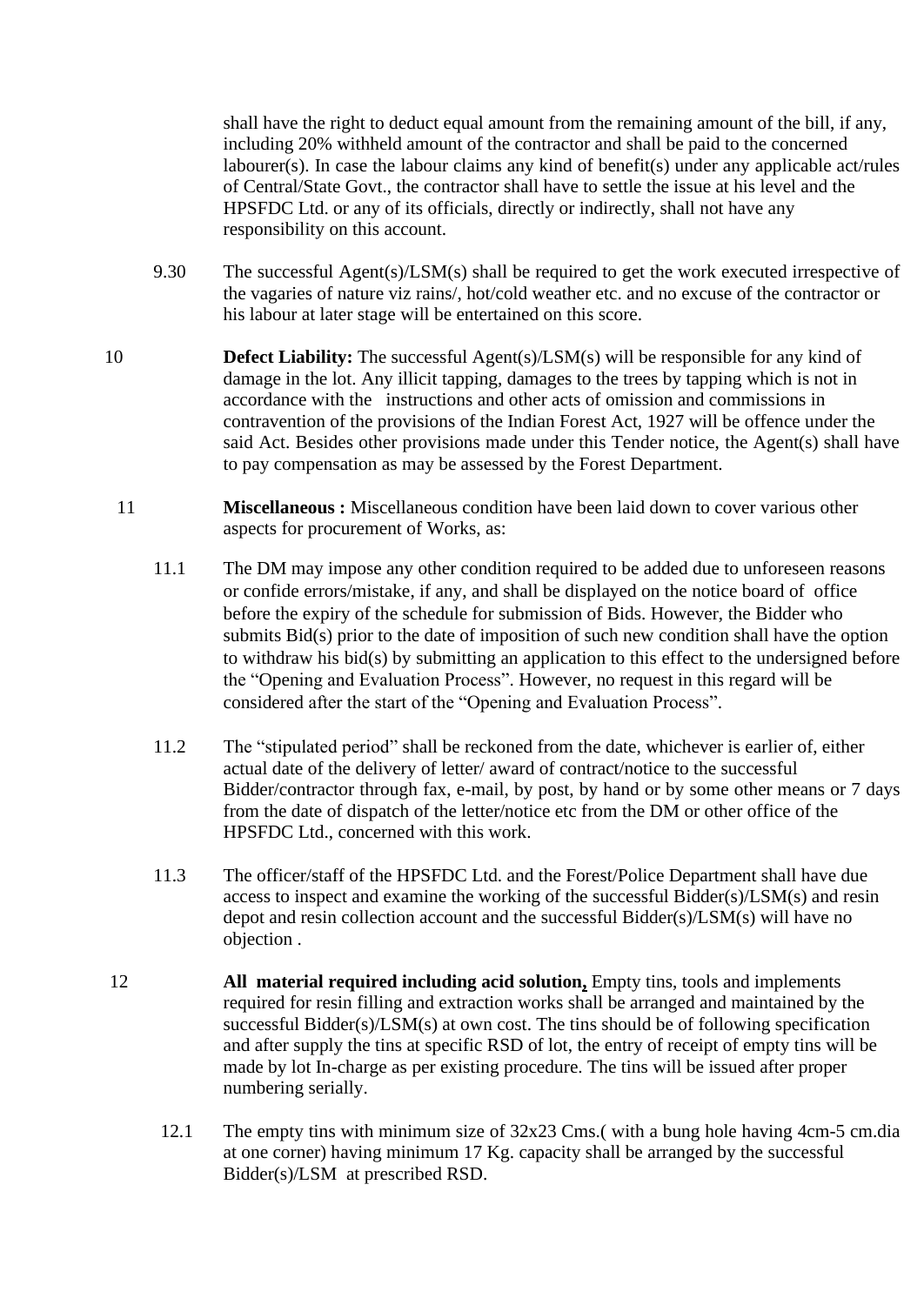- 12.2 The successful Bidder(s)/LSM(s)shall carry only passed empty tins to the Forest (Lot) and each passed tins shall bear the property mark and shall be duly serial numbered. Only such tins shall enter in the forest/lot which has been inspected/passed and marked by lot In charge or any other official authorized by Divisional Manger.
- 12.3 The successful Bidder(s)/LSM(s) shall maintain record and account of each and every passed tins entering into the forest.
- 12.4 The successful Bidder(s)/LSM(s) shall render account of the tins entering in to the forests to the representative of the Corporation as soon as the tins passed and taken in to the forest on the lines prescribed by the DM or his authorized officer.
- 12.5 For any un-accounted storage of empty tins or any un-stamped tin/container, the successful Bidder(s)/LSM(s) shall be liable to pay compensation to the Corporation @ Rs.1000/- per tin.
- 12.6 Resin so extracted shall be filled only in the passed/property marked tins. In case any resin filled container in excess of that accounted for or any un-stamped container is found in the forest/lot, the same shall be confiscated along with resin filled in it and the successful Bidder(s)/LSM(s) shall be liable to pay compensation to the Corpn. @ Rs.1000/- per tin container and no payment will be made to him for quantity of resin extracted and filled in it. However, this action will not prejudice any other legal action against the successful Bidder(s)/LSM(s) as deemed appropriate by the DM.
- 12.7 The soldering of the mouth of resin filled tins will be done by the successful Bidder(s)/LSM(s) at his own cost after the resin tins have been filled, inspected and delivered to Depot In charge and if such tins are found unsoldered before handing over the same to the depot In-charge, Rs. 7/- per tin would be deducted from the payment of successful Bidder(s)/LSM(s) for unsoldered tins.
- 12.8 In case the trees bearing resin blazes are rendered unfit for tapping during the contract period owing to natural calamities, such as storm, fires etc. or otherwise not available for tapping due to various development activities in the locality or for some other reason beyond the control of the successful tenderer(s)/bidders, duly acknowledged by the MD/Director/DM, the Managing Director/Director/DM may at his discretion allow such proportionate reduction in the quantity of resin to be extracted which he thinks appropriate.
- 12.9 The responsibility of setting-up of crop damaged by fire etc. will be that of the successful Bidder(s)/LSM(s) and the HPSFDC Ltd. shall not pay any cost towards it. All material required for re-crop setting of resin blazes will be arranged by the successful tenderer(s)/bidder.
- 12.10 The period of the contract shall be **up to 15.12.2022 or up to the extended period duly allowed by the competent authority** by which date all the resin shall be cleared from the forest and delivered at the prescribed roadside depots. However, the period of carriage to roadside depots beyond this date may be extended up to 31.12.2022 by Divisional Manager at his sole discretion failing which the work will be got done at the risk and cost of the successful Bidder(s)/LSM(s).

## 12.11 **The tapping season 2022 shall be as follows:** -

a) Setting up of Crop shall be completed up to 15th March 2022. However, in case, the date of allotment of work falls after 5th March, the setting up of crop will have to be completed within 10 days from the date of allotment of work and the last date for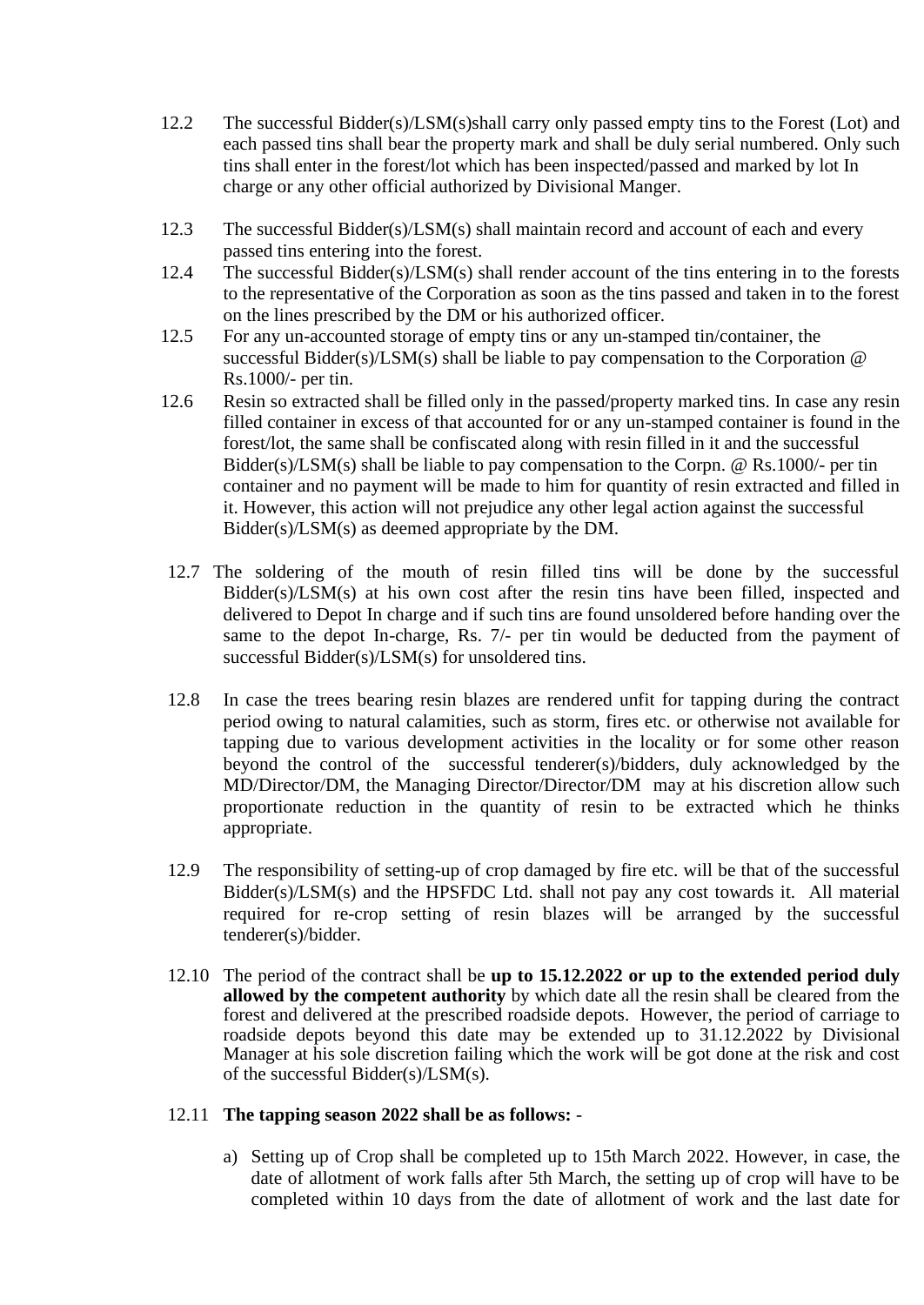setting up of crop shall be deemed to have been extended by corresponding number of days beyond 15th March.

- b) Tapping period shall be up to  $15<sup>th</sup>$  November, 2022.
- c) Scraping and final collection from trees shall be up to  $30<sup>th</sup>$  November, 2022.
- 12.12 Tapping and collection of resin shall be in accordance with the instructions governing "Rill Method". New channels will not be started unless the previous one has been tapped for 5 years. Provided that in exceptionally steep areas, on an application to the Divisional Manager, who may permit tapping of such blazes on steep hill four years only.
- 12.13 The successful Bidder(s)/LSM(s) shall deliver resin collected in any particular date of collection provided that the D.M. may extend this period for the reasons to be recorded in writing. In the event of failure of the successful Bidder(s)/LSM(s) to deliver the collected resin in time and at the approved depots, the Divisional Manager may take-over the resin so collected from the forest lying anywhere and arrange to deliver the same at the cost of Agent(s) at desired destination.
- 12.14 For tapping the blazes by "RILL METHOD" the instructions laid-down in the pamphlet as "Tapping of resin in Chil and Blue Pine" by college of Forestry, Dr. Yashwant Singh Parmar University of Hort. and Forestry, Solan shall have to be followed by the successful Bidder(s)/LSM(s) to get the best results. A copy of the said pamphlet **can be obtained from the office of the undersigned** free of cost.
- 12.15 All produce/stores of this contract shall remain at the risk and cost of the successful Bidder(s)/LSM(s) from the date of signing of agreement-deed till it is delivered/returned to the concerned official of the HPSFDC Ltd. as per terms and conditions and the successful Bidder(s)/LSM(s) shall take sufficient precautions to protect the produce/stores from any loss or damage.
- 12.16 For unauthorized removal/loss of resin by theft or by any other cause from the forests or in transit, either deliberately, accidentally or negligently, the successful Bidder(s)/LSM(s) shall be liable to pay compensation at the rate, which will be fixed by the Head Office for the quantity as may be assessed by the DM concerned of the Corporation.
- 12.17 The successful Bidder(s)/LSM(s) shall keep the resin stored in the forest or in transit, only at the places approved by the DM or AM concerned. The resin will be carried from the roadside depots, only through the route approved by DM or concerned AM. The Agent(s) shall not store the resin at any unauthorized place either in depot or in transit. For breach of these conditions, resin so misdirected/stored unauthorized may be taken-over together with the tins/containers and the successful Bidder(s)/LSM(s) shall not be paid any cost for the extraction, carriage etc. Divisional Manager shall be at liberty to cancel the contract and forfeit the security money and payment due to the successful Bidder(s)/LSM(s) at his discretion, if the resin is found misdirected/stored unauthorized.
- 12.18 At the closing of resin season all the balance store, items i.e. empty tins and acid will be handed-over to the lot In charge by the successful Bidder(s)/LSM(s).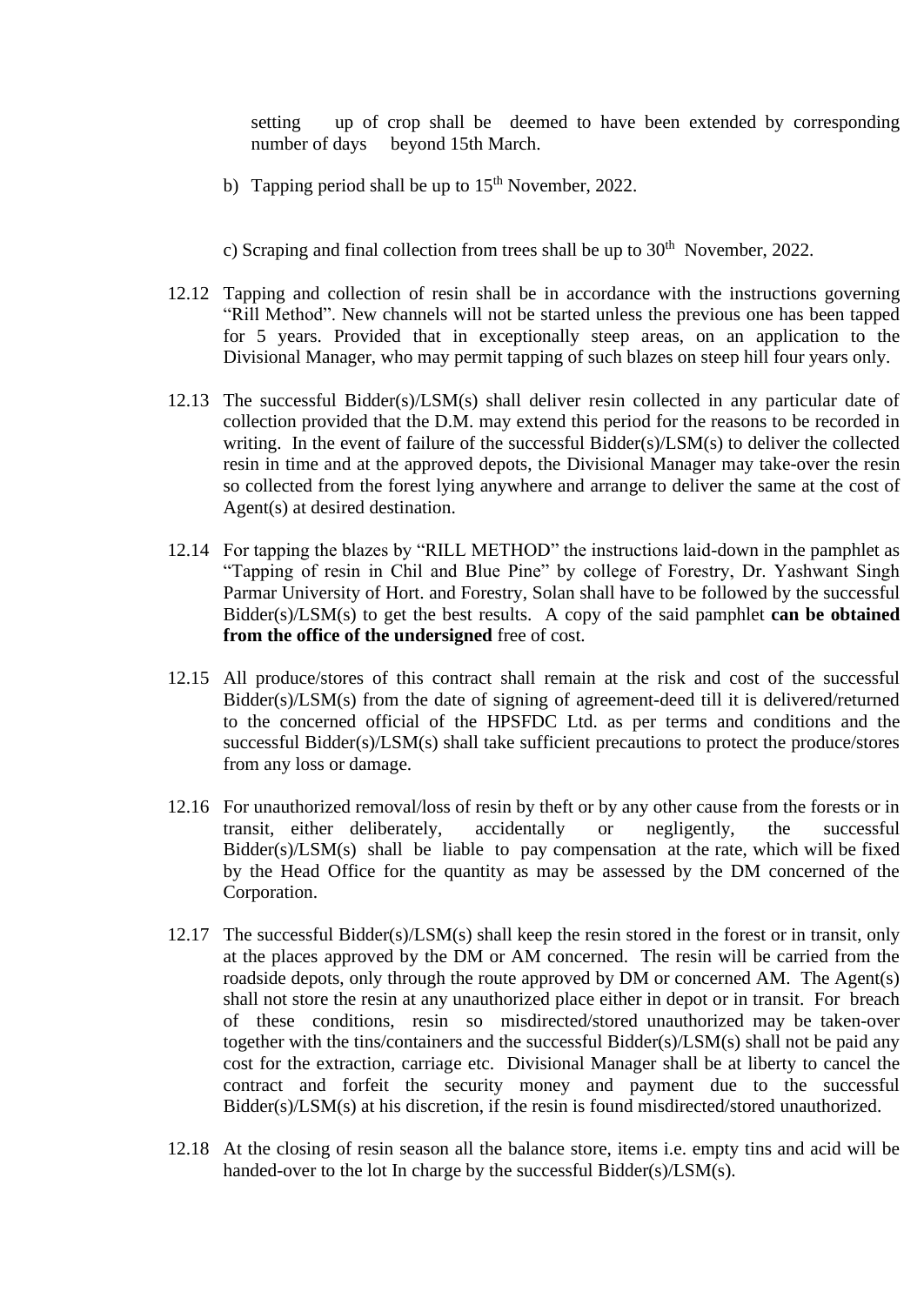- 12.19 In case the successful Bidder(s)/LSM(s) fail(s) to extract the minimum yield quoted for the Resin lot, compensation at the rate which will be fixed by Head Office shall be recovered from the LSM(s).
- 12.20 However, compensation for shortfall in extraction from 1% to 10% may be waived-off on the recommendation(s) of the Divisional Manager by the Managing Director/Directors of the Corporation with self speaking order at his sole discretion, if he is satisfied that the decrease in yield is on account of circumstances beyond the control of the successful Bidder(s)/ LSM(s).
- 12.21 In case any successful Bidder(s)/LSM(s) is/are noticed indulging in mixing of other impurities in the resin or resin extracted and delivered by him or his labour, has impurities, he shall be liable to be black listed apart from other penalty.
- 12.22 The Divisional Manager or his staff shall have the right to give any other instructions to the successful Bidder(s)/LSM(s) in order to ensure the proper works/supervision.
- 12.23 Any direction/notice/instructions given to the employees/labourers of the successful  $Bidder(s)/LSM(s)$  who are/were employed shall be deemed to have been given to the successful Bidder(s)/LSM(s) and on the same date on which it was given the employees/labourers.
- 12.24 The amount of compensation/damage etc. arising out of these conditions shall be the first charge and shall be recovered from the payment due to the successful Bidder(s)/LSM(s) or security money together with interest accrued thereon and/or by any process of law.
- 12.25 The successful Bidder(s)/LSM(s) shall have no objection to the acts done by the HPSFDC Ltd/Forest Department of Forests or any other Govt. Department, in pursuance of these conditions contained in entire provision of law/directions.
- 12.26 Any compensation etc. due under any of these conditions/clauses shall be independent and without prejudice to any other compensation etc. due under any other conditions/clauses.
- 12.27 The final payment of the successful Bidder(s)/LSM(s) will be made only after due satisfaction of the HPSFDC Ltd. that the successful Bidder(s)/LSM(s) has/have discharged all obligations/liabilities towards labour/workmen/employees and to the HPSFDC Ltd.
- 12.28 The successful Bidder(s)/LSM(s) shall be responsible for all acts done by him/his employees/workmen etc.
- 12.29 The HPSFDC Ltd. has right to blacklist the successful Bidder(s)/LSM(s) for the breach of any of the conditions.
- 12.30 Court proceedings, if any connected with this agreement shall be subject to the jurisdiction of competent court in H.P.
- 12.32 The DM reserves the right to accept or reject any or all the Bids without assigning any reason.
- 12.33 The competent authority of HPSFDC, Ltd. reserves the right to modify any of the condition of this Bid/ Tender document without assigning any reason.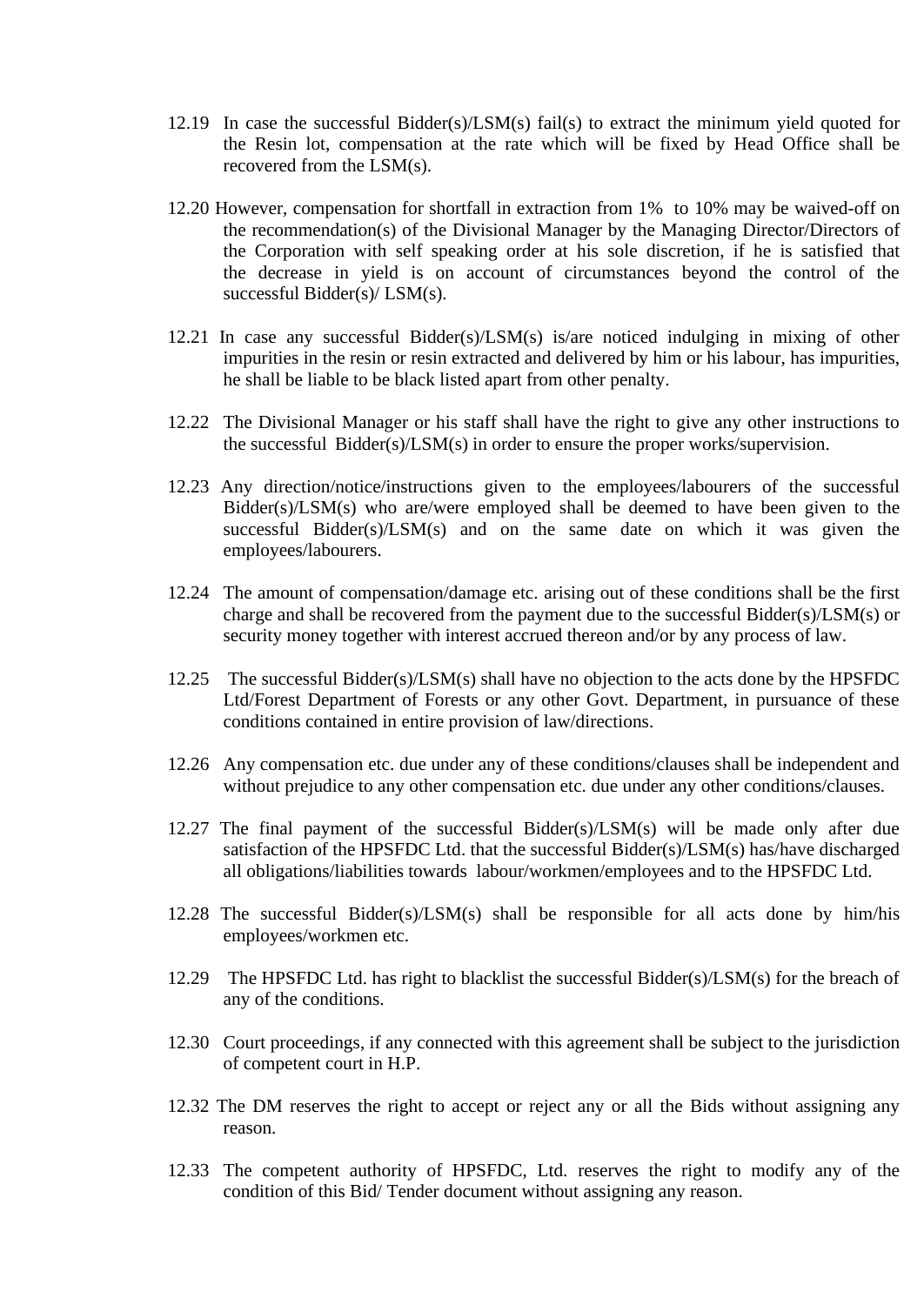- 12.34 Notwithstanding the above, prior to award of contract, the DM reserves the right to cancel the bidding process and reject all bids at any stage of the bidding process.
- 12.35 The interpretation of any of the condition laid down for procurement of works, the decision of Managing Director, HPSFDC, Ltd, Shimla, shall be final and binding on the party.
- 12.36 Any dispute or difference which may at any time arise between the parties relating to or arising out of work to execute by the Contractor(s)/Labour Supply Mate(s) shall be subject to the Arbitration and Conciliation Act, 1996, as may be amended from time to time.

Reference of any such dispute shall be made to the Managing Director, H.P. State Forest Development Corporation Ltd., Shimla along with express written consent of both the parties endorsing a name of sole Arbitrator or authorizing the Managing Director to appoint a sole Arbitrator, in conformity with the proviso of section 12  $(5)$  of Arbitration and Conciliation Act. The appointment of Arbitrator so made by the Managing Director shall be final and binding on both the parties and the appointed shall not be disqualified on the grounds that his/her relationship with one of the parties falls under the categories specified in the Seventh Schedule of the Act.

- 12.37 All legal disputes, if any, arising out of this Bid Notice for purchase/procurement of Works, will be settled within the jurisdiction of the Judicial Court(s) in Himachal Pradesh.
- 12.38 The terms and conditions specified here in above agree to by the successful Bidder(s)/LSM(s) shall constitute and form part of agreement with the Managing Director, HPSFC Ltd; Shimla/ Director and concerned DM, as the case may be on acceptance of bid/tender. However, successful Bidder(s)/LSM(s) shall have to sign a separate agreement-deed.
- 12.39 The successful Bidder(s)/LSM(s) should have his account in any nationalized bank, covered under RTGS/NEFT-facility and shall provide a copy Bank pass book containing information about Bank Account No. with Name of the bank and branch along with IFSC to enable make payment through e-banking.
- 12.40 The watch & ward at all the stages of the Resin so extracted from the Forest/Lot will be the responsibility of the concerned successful bidder(s)/LSM, till its delivery at prescribed RSD of HPSFDC Ltd. Nothing shall be paid extra on this account by the HPSFDC Ltd to the successful bidder(s)/LSM.
- 12.41 The rates of extraction of resin to be paid to the successful tenderer will be in accordance with the rates shown in the award letter/agreement.
- 12.42 Successful bidder(s)/LSM shall take every precautionary measure to ensure safety of the labour deployed on Resin Extraction, Carriage and Transportation works by providing all required safety equipments etc. to the labourers.
- 13 Labour Supply Mate(s) who has/have failed due to their carelessness or negligence to achieve the fixed target of resin extraction continuously for more than two seasons in the past and have also willfully failed to compensate the Corporation for shortage shall not be eligible to participate in the future tenders for resin extraction till the dispute is finally settled.
- 14. All payments made to the Labour Supply Mate/Contractor in pursuance of this agreement shall be inclusive of all taxes/fees.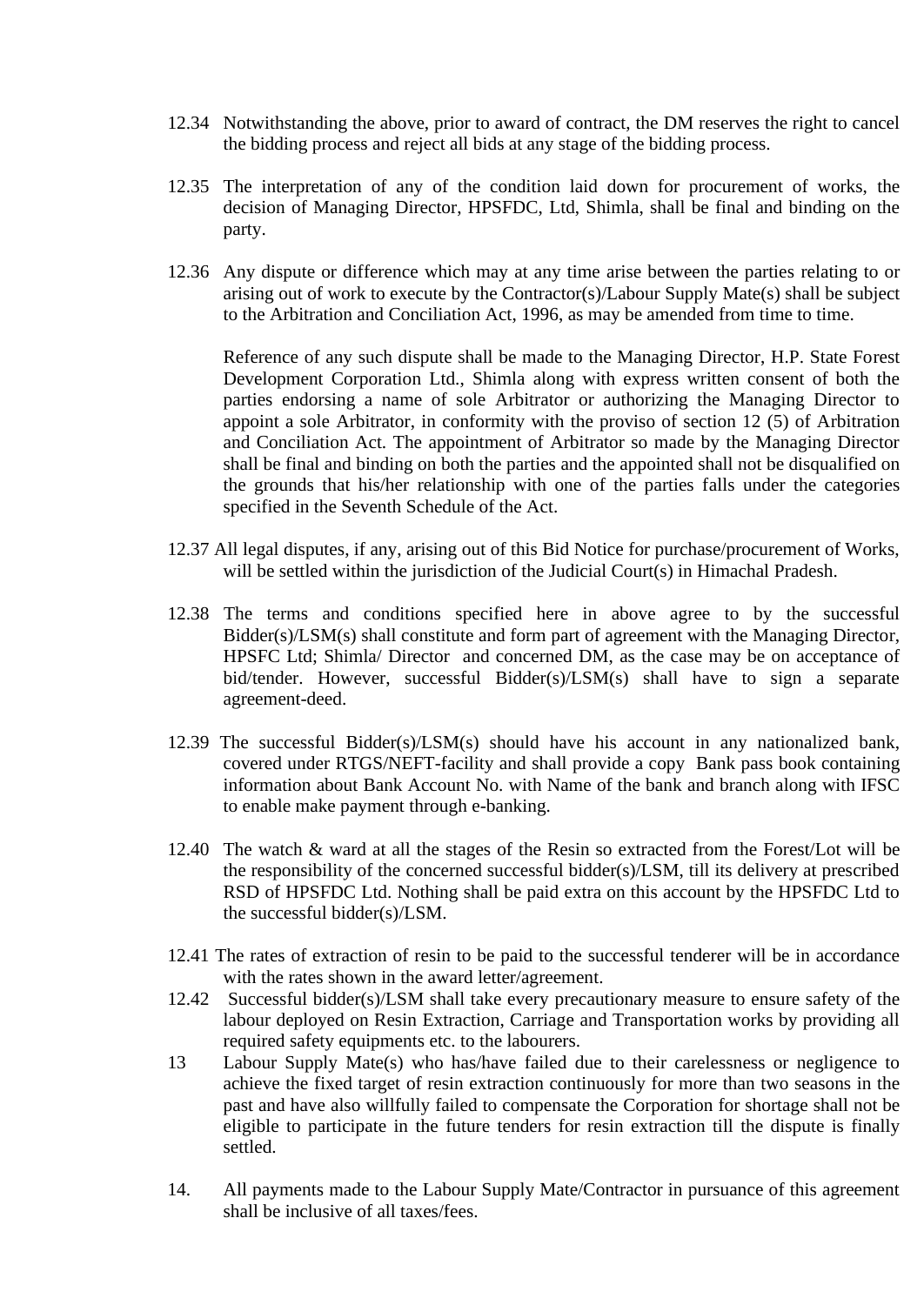- 15. Payment of GST (Goods & Services Tax) shall be the sole responsibility of the Labour Supply Mate/Contractor. In case the same is not applicable on the services/goods provided by the Labour Supply Mate/Contractor or the total turnover of the Labour Supply Mate/Contractor is less than the threshold limit he shall submit an affidavit/declaration to this effect in the enclosed form.
- 16. The Composite Tender Evaluation System which take into account impact of both yield as well as rate with an equal weight age to both i.e. 50% weight to both, just like a "Quality Cost Based System"(QCBS) evaluation system. The bids are to be evaluated as are follows:-

First the yield shall be evaluated and highest score allotted to the bidder offering highest yield (but within permissible limit as stated above.)

| Bench mark yield                     | $= 'X'$ Qtls/section (1000 resin blazes) | $=45$ Otls.  |
|--------------------------------------|------------------------------------------|--------------|
| Say bidder 1 offers 'A' Qtls/section |                                          | $=$ 52 Qtls. |
| Say bidder 2 offers 'B' Qtls/section |                                          | $=$ 50 Qtls. |
| Say bidder 3 offers 'C' Qtls/section |                                          | $=$ 47 Qtls. |

Where  $A > B > C$  or 'A' is highest

Yield based score will thus be:-

| Bidder 1 | $= Ax100$ or $52x100$              | $=100$ |
|----------|------------------------------------|--------|
| Bidder 2 | 52.<br>$= Bx100$ or $50x100$<br>52 | $=96$  |
| Bidder 3 | $= Cx100$ or $47x100$<br>52        | $=90$  |

Secondly, the rate base score is determined as follows:-

| Bench mark rate     | $=$ Rs.'X' per quintal.                   |
|---------------------|-------------------------------------------|
| Say Bidder 1 offers | $=$ Rs. 'P' per quintal or say Rs. 1000/- |
| Say Bidder 2 offers | $=$ Rs. 'Q' per quintal or say Rs. 2000/- |
| Say Bidder 1 offers | $=$ Rs. 'R' per quintal or say Rs. 3000/- |

Where  $R > Q > P$  or 'R' is the highest offered.

Rate based score will thus be:-

| Bidder 1 | $= Px100$ or $1000x100$   | $=100$ |
|----------|---------------------------|--------|
|          | 1000<br>P                 |        |
| Bidder 2 | $= Px100$ or $1000x100$   | $=$ 50 |
|          | 2000<br>$\mathbf{\Omega}$ |        |
| Bidder 3 | $= Px100$ or $1000x100$   | $=$ 33 |
|          | 3000<br>R                 |        |

Now combine the yield based score and rate based score with both having the same weight that is 50% :-